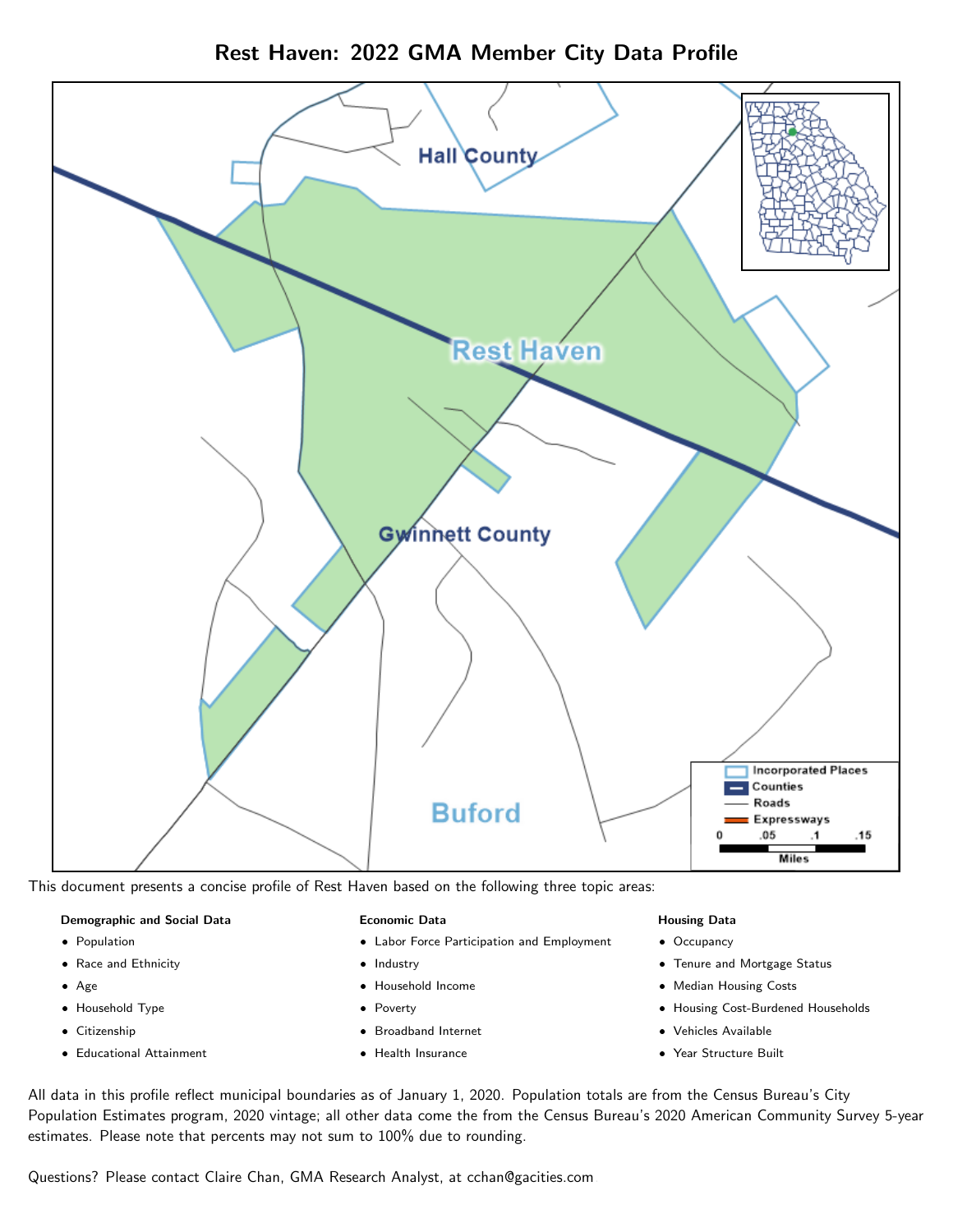# Rest Haven: Demographic and Social





**Citizenship** 

# Native Born 100%

#### Race and Ethnicity



Source: U.S. Census Bureau, City Population Estimates, 2020 vintage Source: American Community Survey, 2020 5-year estimates, table B03002

### Household Type



Source: American Community Survey, 2020 5-year estimates, table B01001 Source: American Community Survey, 2020 5-year estimates, table B11001

#### Educational Attainment



Source: American Community Survey, 2020 5-year estimates, table B05002 Source: American Community Survey, 2020 5-year estimates, table B15002

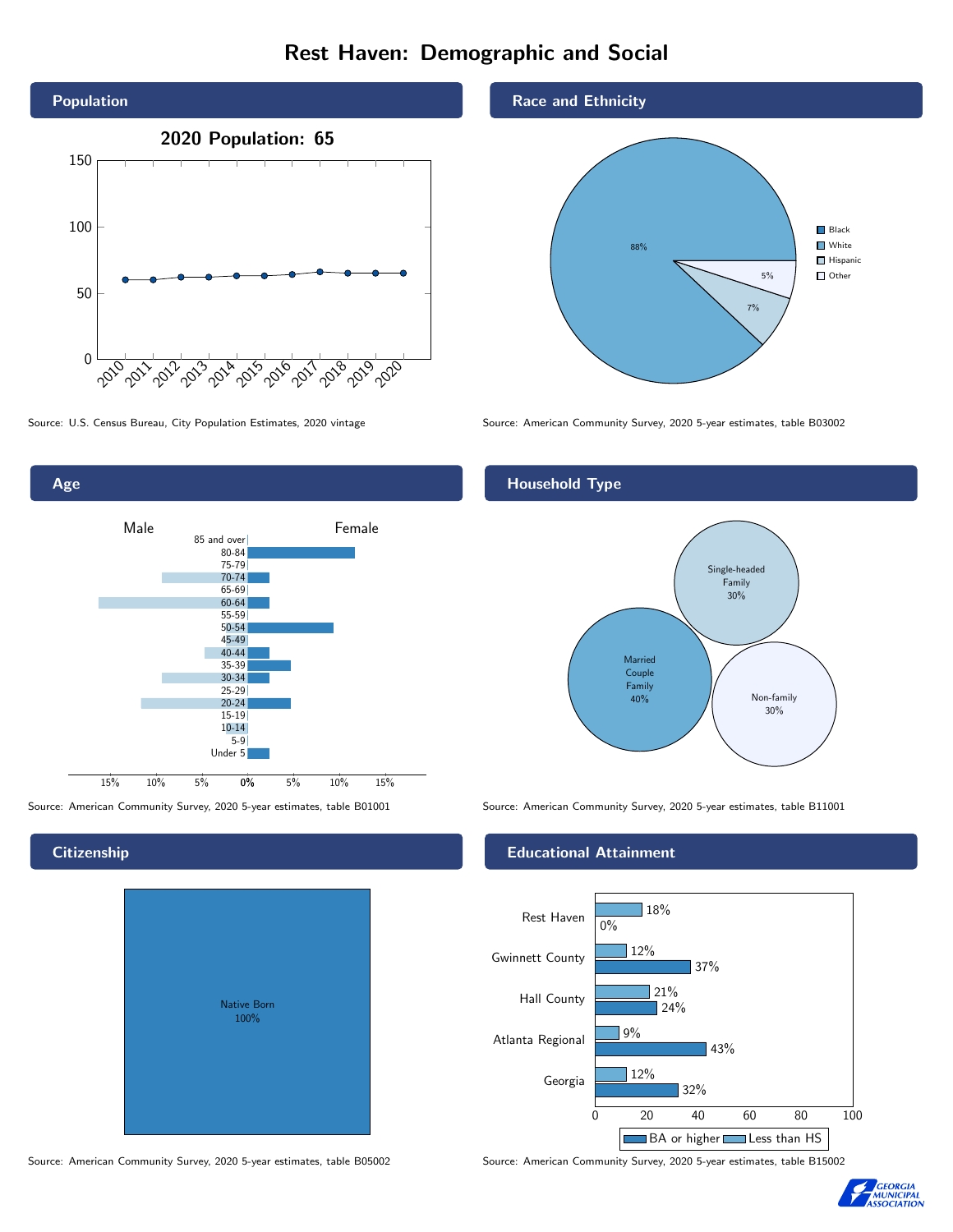# Rest Haven: Economic



Source: American Community Survey, 2020 5-year estimates, table B23001 Note: Unemployment rate is based upon the civilian labor force.

#### Household Income 0 50,000 100,000 150,000 200,000 250,000 Georgia Atlanta Regional Hall County Gwinnett County Rest Haven \$85,691 \$102,841 \$88,046 \$94,951 \$70,340 \$61,224 \$73,272 \$63,651 \$72,787 \$53,750 Mean Median

Source: American Community Survey, 2020 5-year estimates, tables B19013 and B19025 Source: American Community Survey, 2020 5-year estimates, table B17010



Industry

Poverty

| Agriculture, forestry, fishing and hunting, and mining      | $0\%$ |
|-------------------------------------------------------------|-------|
| Construction                                                | 11%   |
| Manufacturing                                               | 14%   |
| <b>Wholesale Trade</b>                                      | $0\%$ |
| Retail Trade                                                | $0\%$ |
| Transportation and warehousing, and utilities               | 36%   |
| Information                                                 | $0\%$ |
| Finance and insurance, real estate, rental, leasing         | $0\%$ |
| Professional, scientific, mgt, administrative, waste mgt    | 11%   |
| Educational services, and health care and social assistance | 18%   |
| Arts, entertainment, recreation, accommodation, food        | 11%   |
| service                                                     |       |
| Other services, except public administration                | $0\%$ |
| Public administration                                       | $0\%$ |

Source: American Community Survey, 2020 5-year estimates, table C24030



#### Health Insurance



Source: American Community Survey, 2020 5-year estimates, table B28002 Source: American Community Survey, 2020 5-year estimates, table B18135